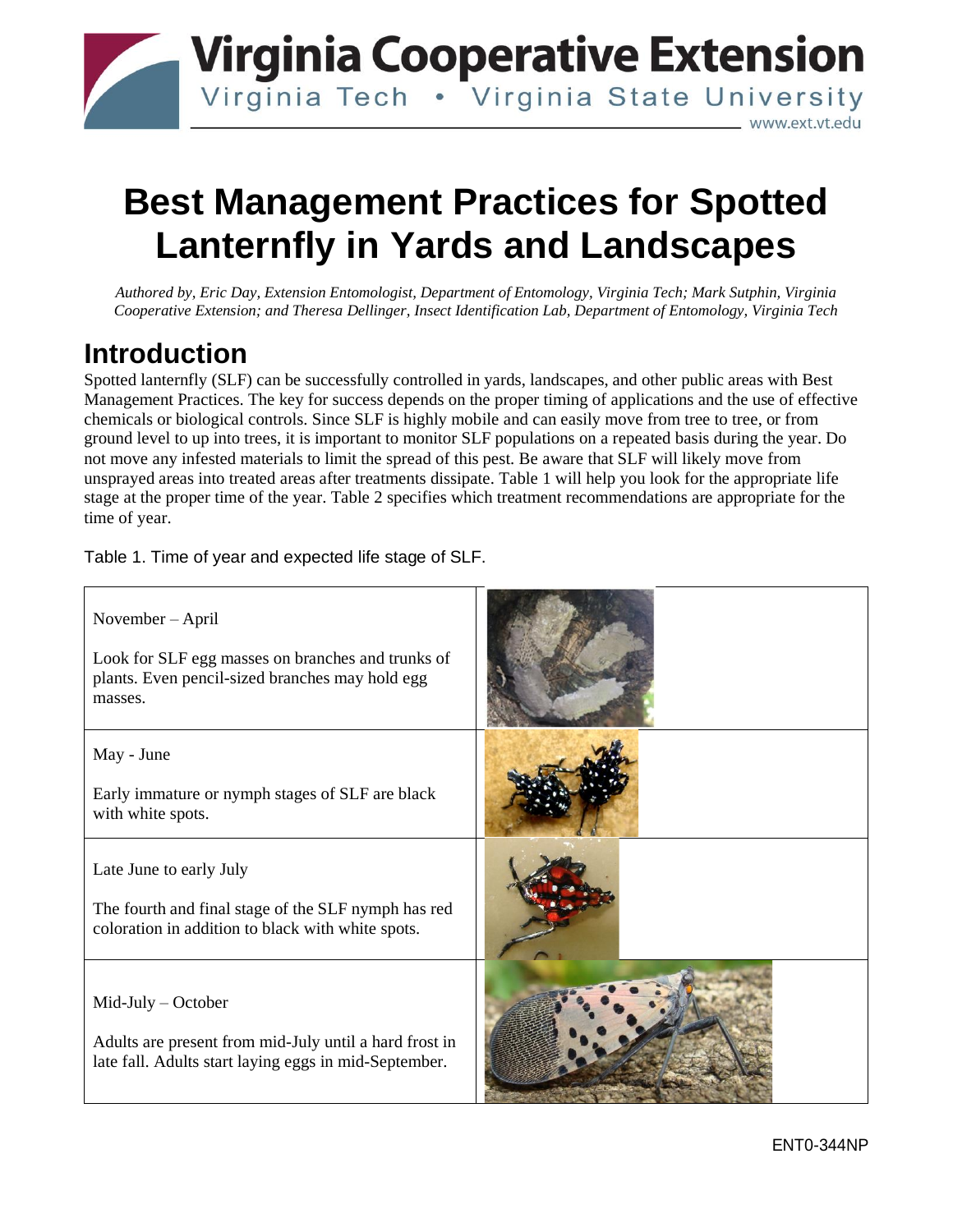Table 2. Time of year and appropriate treatments.

| <b>Activity</b>                               | January – April | May – October | November -<br><b>December</b> |
|-----------------------------------------------|-----------------|---------------|-------------------------------|
| Scrape eggs                                   |                 |               |                               |
| Apply dormant oil to<br>egg masses            |                 |               |                               |
| Use sticky band traps<br>on trunks            |                 |               |                               |
| Use contact<br>insecticides as spot<br>sprays |                 |               |                               |
| Use soil drench of<br>systemic insecticides   |                 |               |                               |
| Use organic sprays or<br>biological control   |                 |               |                               |
| Do not move any<br>infested materials         |                 |               |                               |

### **Pesticides, Method of Application, and Timing for Best Control**

**Systemic insecticides**, regardless of the application method, should be used after the tree or shrub has finished flowering. Soil drenches should not be used if flowering plants are planted at the base of the tree or shrub. These practices protect pollinators. Systemic sprays are not effective against egg masses.

| <b>Systemic Insecticides</b><br><b>Active Ingredient</b> | Method of Application      | Timing for Best Control |
|----------------------------------------------------------|----------------------------|-------------------------|
| Dinotefuran                                              | Soil drench or trunk spray | July to September       |
| Imidacloprid                                             | Soil drench                | After flowering to July |
| Imidacloprid                                             | Trunk injection            | July to September       |

Table 3. Systemic insecticides, methods, and timing for control of spotted lanternfly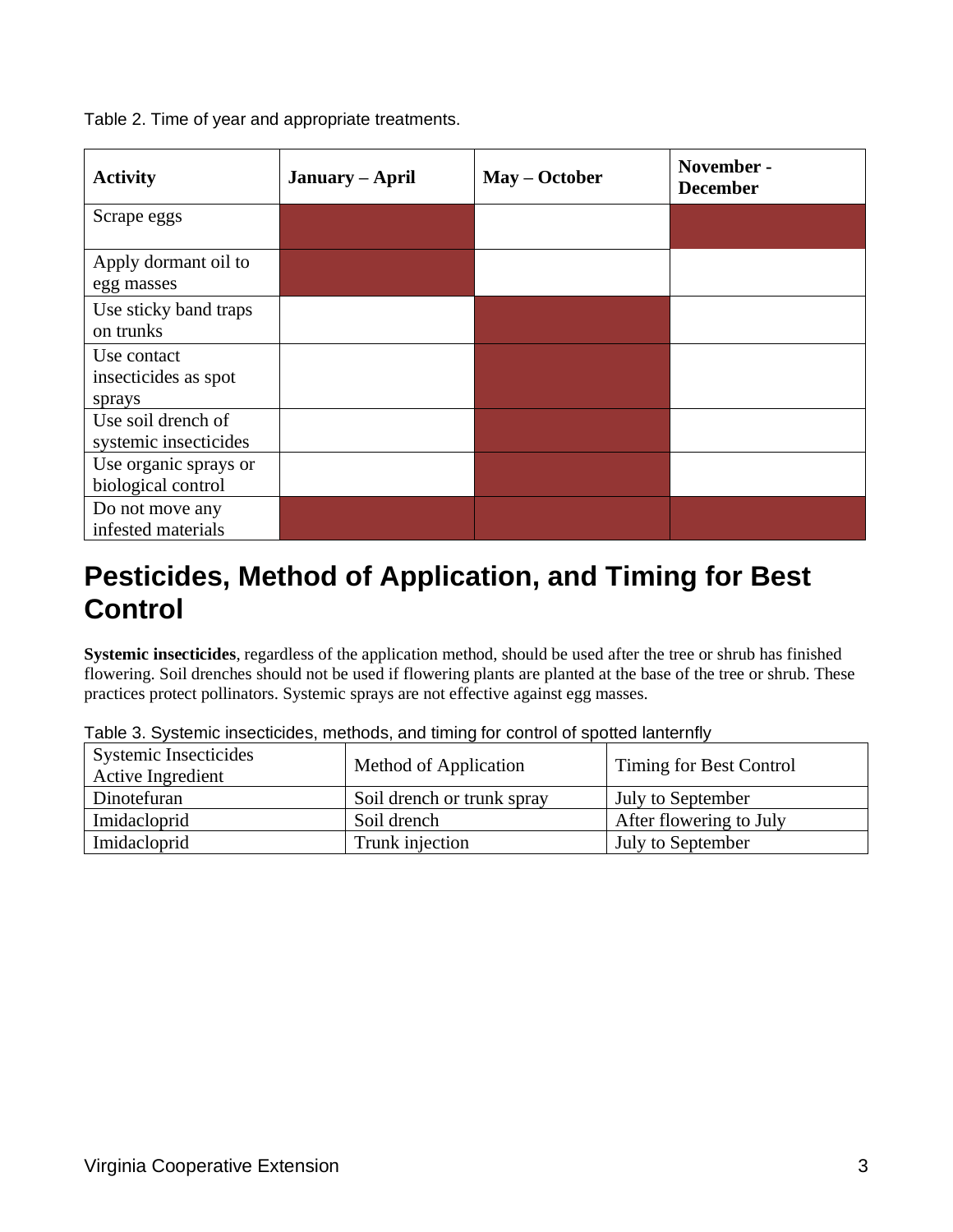**Contact insecticides** should be used as a spot spray for clusters of SLF adults or nymphs found on vegetation. The products listed below are effective, but SLF is highly mobile and will likely to move from untreated areas into treated areas after the insecticide wears off. Contact insecticides are not recommended for egg masses.

| <b>Contact Insecticides</b><br>Active Ingredient | Method of Application                | Timing for Best Control                                                     |
|--------------------------------------------------|--------------------------------------|-----------------------------------------------------------------------------|
| <b>Bifenthrin</b>                                | Trunk, branch, and foliage<br>sprays | $May - early July$<br>Spot sprays as needed. Repeat<br>in fall if necessary |
| Carbaryl                                         | Trunk, branch, and foliage<br>sprays | $May - early July$<br>Spot sprays as needed. Repeat<br>in fall if necessary |
| Zeta-cypermethrin                                | Trunk, branch, and foliage<br>sprays | $May - early July$<br>Spot sprays as needed. Repeat<br>in fall if necessary |
| Malathion                                        | Trunk, branch, and foliage<br>sprays | $May - early July$<br>Spot sprays as needed. Repeat<br>in fall if necessary |
| Tau-fluvalinate + tebuconazole                   | Trunk, branch, and foliage<br>sprays | $May - early July$<br>Spot sprays as needed. Repeat<br>in Fall if necessary |

Table 4. Contact insecticides, methods, and timing for control of spotted lanternfly

**Organic Control:** Neem oil and natural pyrethrin's can be used when SLFs are found on plants, but repeated applications of these materials may be necessary as SLF is very mobile and more will move in after the pesticide wears off.

Dormant oil can be used as a spot spray on egg masses, but should only be used in late winter and before bud break in the spring. Some horticultural oils and paraffinic oils can be used as a spot spray on egg masses on trees in the growing season, but these materials should be tested on a few branches first to make sure it will not harm the tree. Wait 2 weeks and retreat entire tree if no damage is observed to the tree. Do not use oil sprays as a preventative application to a tree against egg-laying by SLF; this is not effective.